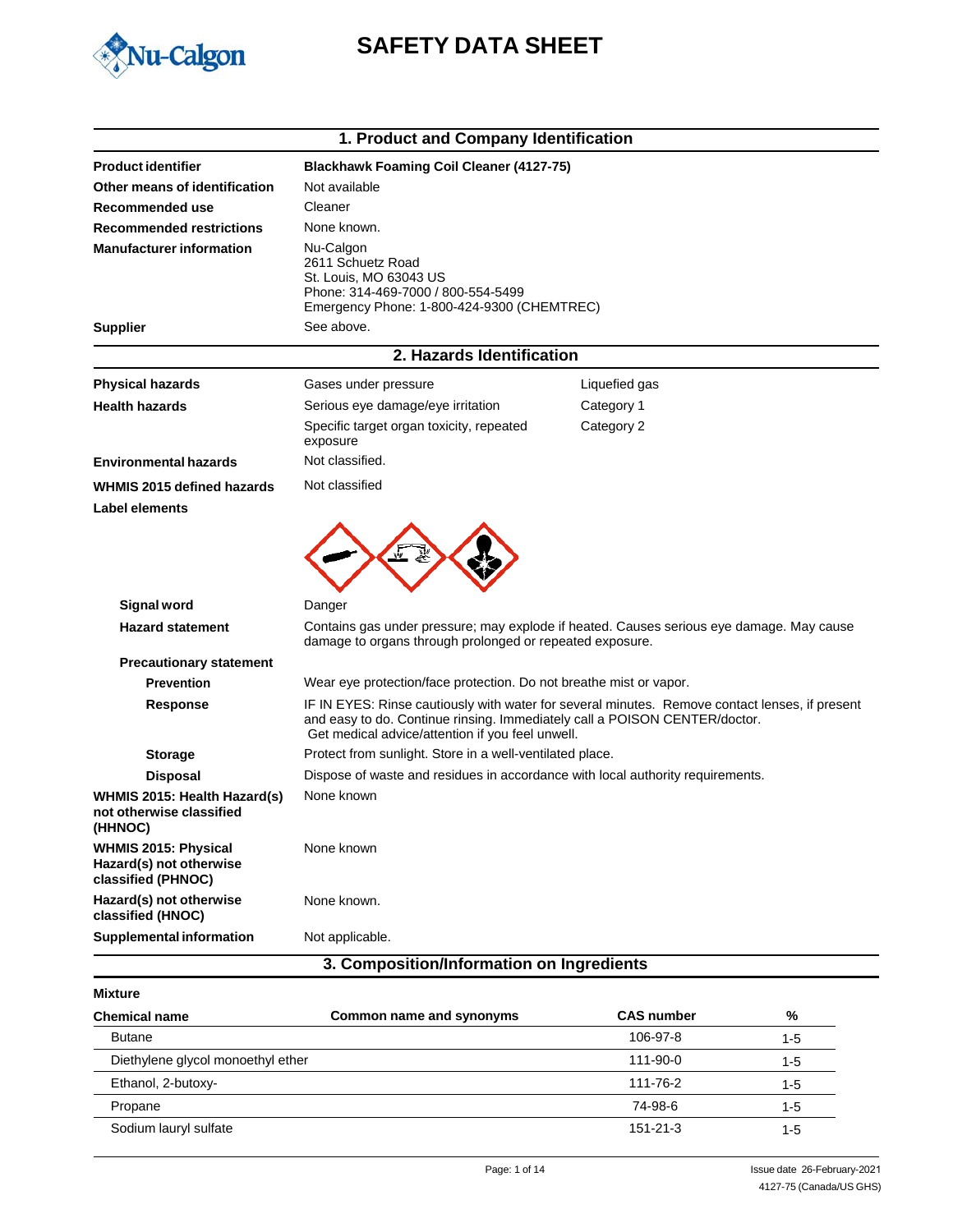| <b>Chemical name</b>                        | Common name and synonyms | <b>CAS number</b> | %         |
|---------------------------------------------|--------------------------|-------------------|-----------|
| Tetrasodium ethylenediamine<br>tetraacetate |                          | 64-02-8           | 1-5       |
| Sodium metasilicate                         |                          | 6834-92-0         | $0.1 - 1$ |
| Sodium nitrite                              |                          | 7632-00-0         | $0.1 - 1$ |

All concentrations are in percent by weight unless ingredient is a gas. Gas concentrations are in percent by volume.

#### **4. First Aid Measures** If symptoms develop move victim to fresh air. If symptoms persist, obtain medical attention. Flush with cool water. Wash with soap and water. Obtain medical attention if irritation persists. IF IN EYES: Rinse cautiously with water for several minutes. Remove contact lenses, if present and easy to do. Continue rinsing. Immediately call a POISON CENTER/doctor. In the unlikely event of swallowing contact a physician or poison control center. Rinse mouth. Symptoms may include stinging, tearing, redness, swelling, and blurred vision. **Inhalation Skin contact Eye contact Ingestion Most important symptoms/effects, acute and delayed Indication of immediate medical attention and special treatment needed General information** Provide general supportive measures and treat symptomatically. Ensure that medical personnel are aware of the material(s) involved and take precautions to protect themselves. **5. Fire Fighting Measures Suitable extinguishing media Unsuitable extinguishing media Specific hazards arising from the chemical Special protective equipment and precautions for firefighters Fire-fighting equipment/instructions** Alcohol foam. Carbon dioxide. Dry chemical. Foam. None known. Contents under pressure. Firefighters must use standard protective equipment including flame retardant coat, helmet with face shield, gloves, rubber boots, and in enclosed spaces, SCBA. In case of fire: Stop leak if safe to do so. Do not move cargo or vehicle if cargo has been exposed to heat. Move containers from fire area if you can do so without risk. Use water spray to cool unopened containers. Containers should be cooled with water to prevent vapor pressure build up. For massive fire in cargo area, use unmanned hose holder or monitor nozzles, if possible. If not, withdraw and let fire burn out. Cool containers exposed to flames with water until well after the fire is out. May include and are not limited to: Oxides of carbon. **Specific methods Hazardous combustion products 6. Accidental Release Measures** Keep unnecessary personnel away. Keep out of low areas. Keep people away from and upwind of spill/leak. Wear appropriate protective equipment and clothing during clean-up. Do not touch damaged containers or spilled material unless wearing appropriate protective clothing. Ensure adequate ventilation. Local authorities should be advised if significant spillages cannot be contained. For personal protection, see section 8 of the SDS. Refer to attached safety data sheets and/or instructions for use. Eliminate all ignition sources (no smoking, flares, sparks, or flames in immediate area). Keep combustibles (wood, paper, oil, etc.) away from spilled material. This product is miscible in water. Stop leak if you can do so without risk. Move the cylinder to a safe and open area if the leak is irreparable. Isolate area until gas has dispersed. Prevent entry into waterways, sewer, basements or confined areas. Following product recovery, flush area with water. For waste disposal, see section 13 of the SDS. Avoid discharge into drains, water courses or onto the ground. **Personal precautions, protective equipment and emergency procedures Methods and materials for containment and cleaning up Environmental precautions 7. Handling and Storage Precautions for safe handling** Pressurized container: Do not pierce or burn, even after use. Do not use if spray button is missing or defective. Do not spray on a naked flame or any other incandescent material. Do not smoke while using or until sprayed surface is thoroughly dry. Do not cut, weld, solder, drill, grind, or expose containers to heat, flame, sparks, or other sources of ignition. Do not get this material in contact with eyes. Do not get this material in contact with skin. Avoid prolonged exposure. Use only in well-ventilated areas. Wear appropriate personal protective equipment. Contents under pressure. Do not expose to heat or store at temperatures above 120°F/49°C as can may burst. Do not puncture, incinerate or crush. Do not handle or store near an open flame, heat or other sources of ignition. Store in a cool, dry place out of direct sunlight. Store in a well-ventilated place. Store away from incompatible materials (see Section 10 of the SDS). **Conditions for safe storage, including any incompatibilities**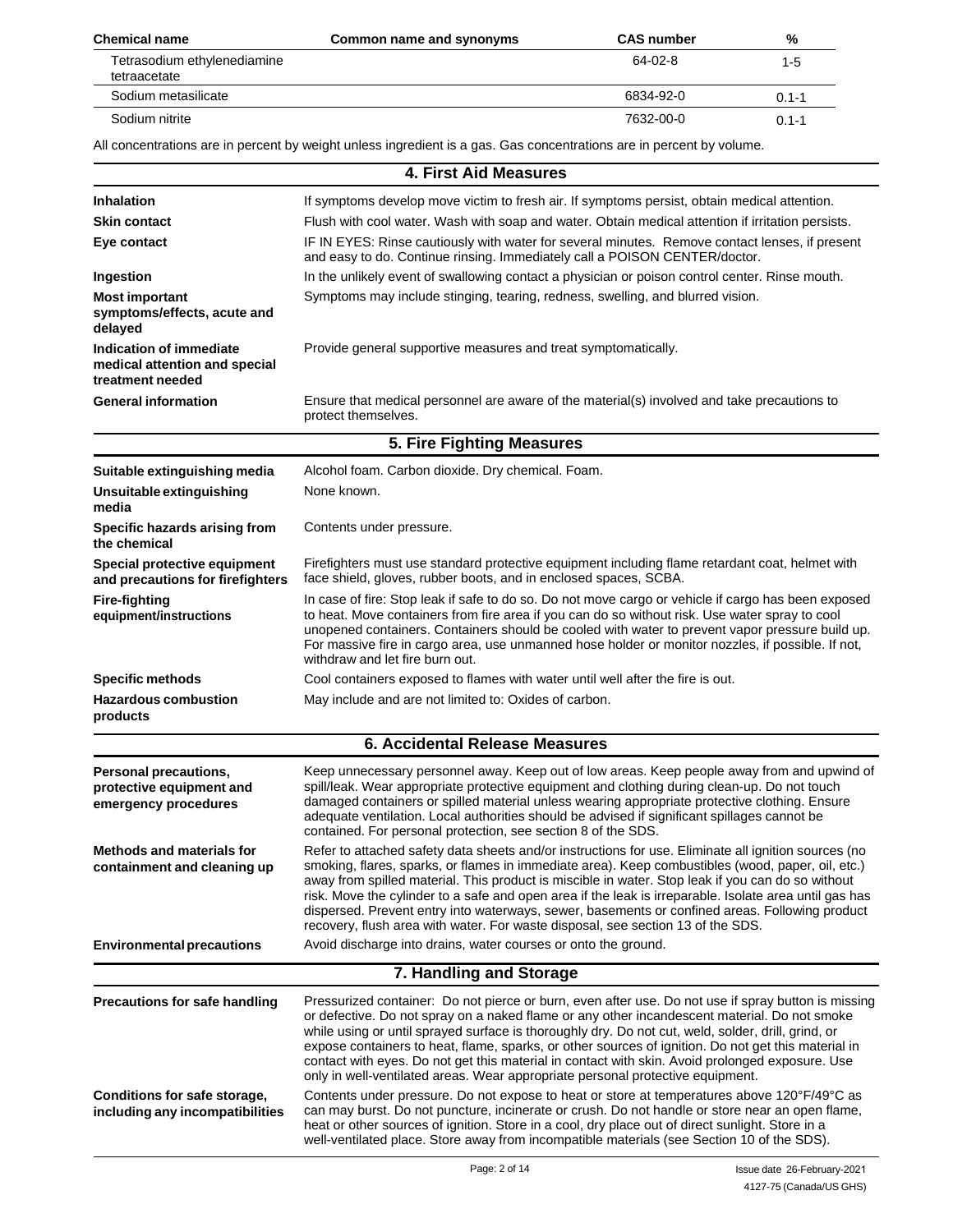|                                                                                                    | 8. Exposure Controls/Personal Protection |                                                                                                               |
|----------------------------------------------------------------------------------------------------|------------------------------------------|---------------------------------------------------------------------------------------------------------------|
| <b>Occupational exposure limits</b>                                                                |                                          |                                                                                                               |
| Canada. Alberta OELs (Occupational Health & Safety Code, Schedule 1, Table 2)<br><b>Components</b> | <b>Type</b>                              | Value                                                                                                         |
| Butane (CAS 106-97-8)                                                                              | <b>TWA</b>                               | 1000 ppm                                                                                                      |
| Ethanol, 2-butoxy- (CAS                                                                            | <b>TWA</b>                               | $97 \text{ mg/m}$ 3                                                                                           |
| 111-76-2)                                                                                          |                                          |                                                                                                               |
|                                                                                                    |                                          | 20 ppm                                                                                                        |
| Propane (CAS 74-98-6)                                                                              | <b>TWA</b>                               | 1000 ppm                                                                                                      |
|                                                                                                    |                                          | Canada. British Columbia OELs. (Occupational Exposure Limits for Chemical Substances, Occupational Health and |
| Safety Regulation 296/97, as amended)<br><b>Components</b>                                         | Type                                     | Value                                                                                                         |
| Butane (CAS 106-97-8)                                                                              | <b>STEL</b>                              | 750 ppm                                                                                                       |
|                                                                                                    | <b>TWA</b>                               | 600 ppm                                                                                                       |
| Ethanol, 2-butoxy- (CAS                                                                            | <b>TWA</b>                               | 20 ppm                                                                                                        |
| $111 - 76 - 2$                                                                                     |                                          |                                                                                                               |
| Propane (CAS 74-98-6)                                                                              | <b>TWA</b>                               | 1000 ppm                                                                                                      |
| Canada. Manitoba OELs (Reg. 217/2006, The Workplace Safety And Health Act)                         |                                          |                                                                                                               |
| <b>Components</b>                                                                                  | <b>Type</b>                              | Value                                                                                                         |
| Butane (CAS 106-97-8)                                                                              | <b>STEL</b>                              | 1000 ppm                                                                                                      |
| Ethanol, 2-butoxy- (CAS<br>$111 - 76 - 2$                                                          | <b>TWA</b>                               | 20 ppm                                                                                                        |
| Canada. Ontario OELs. (Control of Exposure to Biological or Chemical Agents)                       |                                          |                                                                                                               |
| <b>Components</b>                                                                                  | <b>Type</b>                              | Value                                                                                                         |
| Butane (CAS 106-97-8)                                                                              | <b>TWA</b>                               | 800 ppm                                                                                                       |
| Diethylene glycol monoethyl                                                                        | <b>TWA</b>                               | 165 mg/m3                                                                                                     |
| ether (CAS 111-90-0)                                                                               |                                          |                                                                                                               |
| Ethanol, 2-butoxy- (CAS                                                                            | <b>TWA</b>                               | 30 ppm                                                                                                        |
| $111 - 76 - 2$                                                                                     |                                          | 20 ppm                                                                                                        |
| Propane (CAS 74-98-6)                                                                              | <b>TWA</b>                               | 1000 ppm                                                                                                      |
|                                                                                                    |                                          | Canada. Quebec OELs. (Ministry of Labor - Regulation Respecting the Quality of the Work Environment)          |
| <b>Components</b>                                                                                  | <b>Type</b>                              | Value                                                                                                         |
| Butane (CAS 106-97-8)                                                                              | <b>TWA</b>                               | 1900 mg/m3                                                                                                    |
|                                                                                                    |                                          | 800 ppm                                                                                                       |
| Ethanol, 2-butoxy- (CAS<br>$111 - 76 - 2$                                                          | <b>TWA</b>                               | 97 mg/m3                                                                                                      |
|                                                                                                    |                                          | 20 ppm                                                                                                        |
| Propane (CAS 74-98-6)                                                                              | TWA                                      | 1800 mg/m3                                                                                                    |
|                                                                                                    |                                          | 1000 ppm                                                                                                      |
| US. OSHA Table Z-1 Limits for Air Contaminants (29 CFR 1910.1000)                                  |                                          |                                                                                                               |
| <b>Components</b>                                                                                  | <b>Type</b>                              | Value                                                                                                         |
| Ethanol, 2-butoxy- (CAS<br>$111 - 76 - 2$                                                          | <b>PEL</b>                               | 240 mg/m3                                                                                                     |
|                                                                                                    |                                          | 50 ppm                                                                                                        |
| Propane (CAS 74-98-6)                                                                              | PEL                                      | 1800 mg/m3                                                                                                    |
|                                                                                                    |                                          | 1000 ppm                                                                                                      |
| <b>US. ACGIH Threshold Limit Values</b>                                                            |                                          |                                                                                                               |
| <b>Components</b>                                                                                  | <b>Type</b>                              | Value                                                                                                         |
| Butane (CAS 106-97-8)                                                                              | <b>STEL</b>                              | 1000 ppm                                                                                                      |
| Ethanol, 2-butoxy- (CAS<br>$111 - 76 - 2$                                                          | <b>TWA</b>                               | 20 ppm                                                                                                        |
| US. NIOSH: Pocket Guide to Chemical Hazards                                                        |                                          |                                                                                                               |
| <b>Components</b>                                                                                  | <b>Type</b>                              | Value                                                                                                         |
| Butane (CAS 106-97-8)                                                                              | <b>TWA</b>                               | 1900 mg/m3                                                                                                    |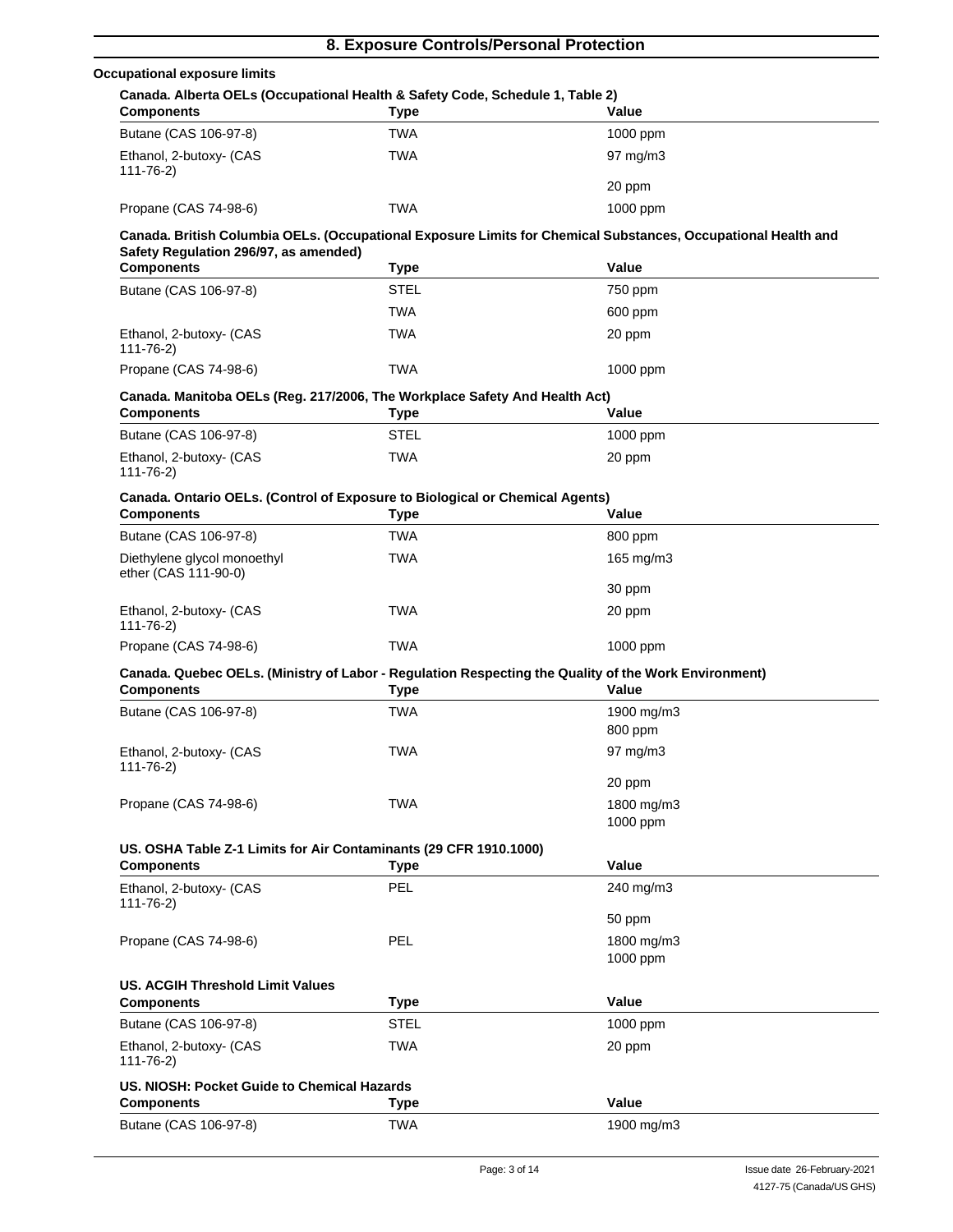| US, NIOSH: Pocket Guide to Chemical Hazards<br><b>Components</b>                   | Type                                                |                                                                                                                                                                                                                                                                                                                                                                                                        |                                   | Value                                                                                           |  |
|------------------------------------------------------------------------------------|-----------------------------------------------------|--------------------------------------------------------------------------------------------------------------------------------------------------------------------------------------------------------------------------------------------------------------------------------------------------------------------------------------------------------------------------------------------------------|-----------------------------------|-------------------------------------------------------------------------------------------------|--|
|                                                                                    |                                                     |                                                                                                                                                                                                                                                                                                                                                                                                        |                                   | 800 ppm                                                                                         |  |
| Ethanol, 2-butoxy- (CAS                                                            | <b>TWA</b>                                          |                                                                                                                                                                                                                                                                                                                                                                                                        |                                   | 24 mg/m3                                                                                        |  |
| $111 - 76 - 2$                                                                     |                                                     |                                                                                                                                                                                                                                                                                                                                                                                                        |                                   |                                                                                                 |  |
|                                                                                    |                                                     |                                                                                                                                                                                                                                                                                                                                                                                                        |                                   | 5 ppm                                                                                           |  |
| Propane (CAS 74-98-6)                                                              | <b>TWA</b>                                          |                                                                                                                                                                                                                                                                                                                                                                                                        |                                   | 1800 mg/m3                                                                                      |  |
|                                                                                    |                                                     |                                                                                                                                                                                                                                                                                                                                                                                                        |                                   | 1000 ppm                                                                                        |  |
| US. AIHA Workplace Environmental Exposure Level (WEEL) Guides<br><b>Components</b> | <b>Type</b>                                         |                                                                                                                                                                                                                                                                                                                                                                                                        |                                   | Value                                                                                           |  |
| Diethylene glycol monoethyl                                                        | <b>TWA</b>                                          |                                                                                                                                                                                                                                                                                                                                                                                                        |                                   | 140 mg/m3                                                                                       |  |
| ether (CAS 111-90-0)                                                               |                                                     |                                                                                                                                                                                                                                                                                                                                                                                                        |                                   | 25 ppm                                                                                          |  |
|                                                                                    |                                                     |                                                                                                                                                                                                                                                                                                                                                                                                        |                                   |                                                                                                 |  |
| <b>Biological limit values</b>                                                     |                                                     |                                                                                                                                                                                                                                                                                                                                                                                                        |                                   |                                                                                                 |  |
| <b>ACGIH Biological Exposure Indices</b><br><b>Components</b>                      | Value                                               | <b>Determinant</b>                                                                                                                                                                                                                                                                                                                                                                                     | <b>Specimen</b>                   | <b>Sampling Time</b>                                                                            |  |
| Ethanol, 2-butoxy- (CAS                                                            | $200$ mg/g                                          | Butoxyacetic                                                                                                                                                                                                                                                                                                                                                                                           | Creatinine                        |                                                                                                 |  |
| $111 - 76 - 2$                                                                     |                                                     | acid (BAA),<br>with hydrolysis                                                                                                                                                                                                                                                                                                                                                                         | in urine                          |                                                                                                 |  |
| * - For sampling details, please see the source document.                          |                                                     |                                                                                                                                                                                                                                                                                                                                                                                                        |                                   |                                                                                                 |  |
| <b>Exposure quidelines</b>                                                         |                                                     |                                                                                                                                                                                                                                                                                                                                                                                                        |                                   |                                                                                                 |  |
| US. NIOSH: Pocket Guide to Chemical Hazards                                        |                                                     |                                                                                                                                                                                                                                                                                                                                                                                                        |                                   |                                                                                                 |  |
| Ethanol, 2-butoxy- (CAS 111-76-2)                                                  |                                                     |                                                                                                                                                                                                                                                                                                                                                                                                        | Can be absorbed through the skin. |                                                                                                 |  |
| US. OSHA Table Z-1 Limits for Air Contaminants (29 CFR 1910.1000)                  |                                                     |                                                                                                                                                                                                                                                                                                                                                                                                        |                                   |                                                                                                 |  |
| Ethanol, 2-butoxy- (CAS 111-76-2)                                                  |                                                     |                                                                                                                                                                                                                                                                                                                                                                                                        | Can be absorbed through the skin. |                                                                                                 |  |
| Appropriate engineering<br>controls                                                |                                                     | Good general ventilation (typically 10 air changes per hour) should be used. Ventilation rates<br>should be matched to conditions. If applicable, use process enclosures, local exhaust ventilation,<br>or other engineering controls to maintain airborne levels below recommended exposure limits. If<br>exposure limits have not been established, maintain airborne levels to an acceptable level. |                                   |                                                                                                 |  |
| Individual protection measures, such as personal protective equipment              |                                                     |                                                                                                                                                                                                                                                                                                                                                                                                        |                                   |                                                                                                 |  |
| Eye/face protection                                                                | Wear safety glasses with side shields (or goggles). |                                                                                                                                                                                                                                                                                                                                                                                                        |                                   |                                                                                                 |  |
| <b>Skin protection</b>                                                             |                                                     |                                                                                                                                                                                                                                                                                                                                                                                                        |                                   |                                                                                                 |  |
| <b>Hand protection</b>                                                             |                                                     | Impervious gloves. Confirm with reputable supplier first.                                                                                                                                                                                                                                                                                                                                              |                                   |                                                                                                 |  |
| Other                                                                              | Wear suitable protective clothing.                  |                                                                                                                                                                                                                                                                                                                                                                                                        |                                   |                                                                                                 |  |
| <b>Respiratory protection</b>                                                      |                                                     | Where exposure guideline levels may be exceeded, use an approved NIOSH respirator.<br>Respirator should be selected by and used under the direction of a trained health and safety<br>professional following requirements found in OSHA's respirator standard (29 CFR 1910.134),<br>CAN/CSA-Z94.4 and ANSI's standard for respiratory protection (Z88.2).                                              |                                   |                                                                                                 |  |
| <b>Thermal hazards</b>                                                             | Not applicable.                                     |                                                                                                                                                                                                                                                                                                                                                                                                        |                                   |                                                                                                 |  |
| <b>General hygiene</b><br>considerations                                           |                                                     | and immediately after handling the product.                                                                                                                                                                                                                                                                                                                                                            |                                   | Handle in accordance with good industrial hygiene and safety practice. Wash hands before breaks |  |
|                                                                                    |                                                     | 9. Physical and Chemical Properties                                                                                                                                                                                                                                                                                                                                                                    |                                   |                                                                                                 |  |
| Appearance                                                                         | Compressed liquefied gas                            |                                                                                                                                                                                                                                                                                                                                                                                                        |                                   |                                                                                                 |  |
| <b>Physical state</b>                                                              | Gas.                                                |                                                                                                                                                                                                                                                                                                                                                                                                        |                                   |                                                                                                 |  |
| Form                                                                               | Liquefied gas.                                      |                                                                                                                                                                                                                                                                                                                                                                                                        |                                   |                                                                                                 |  |
| Color                                                                              | Clear                                               |                                                                                                                                                                                                                                                                                                                                                                                                        |                                   |                                                                                                 |  |
| Odor                                                                               | Not available.                                      |                                                                                                                                                                                                                                                                                                                                                                                                        |                                   |                                                                                                 |  |
| Odor threshold                                                                     | Not available.                                      |                                                                                                                                                                                                                                                                                                                                                                                                        |                                   |                                                                                                 |  |

12.3

**pH**

**range Pour point Specific gravity Partition coefficient (n-octanol/water) Flash point**

**Melting point/freezing point Initial boiling point and boiling** Not available. Not available.

Not available. Not available. Not available

Not available.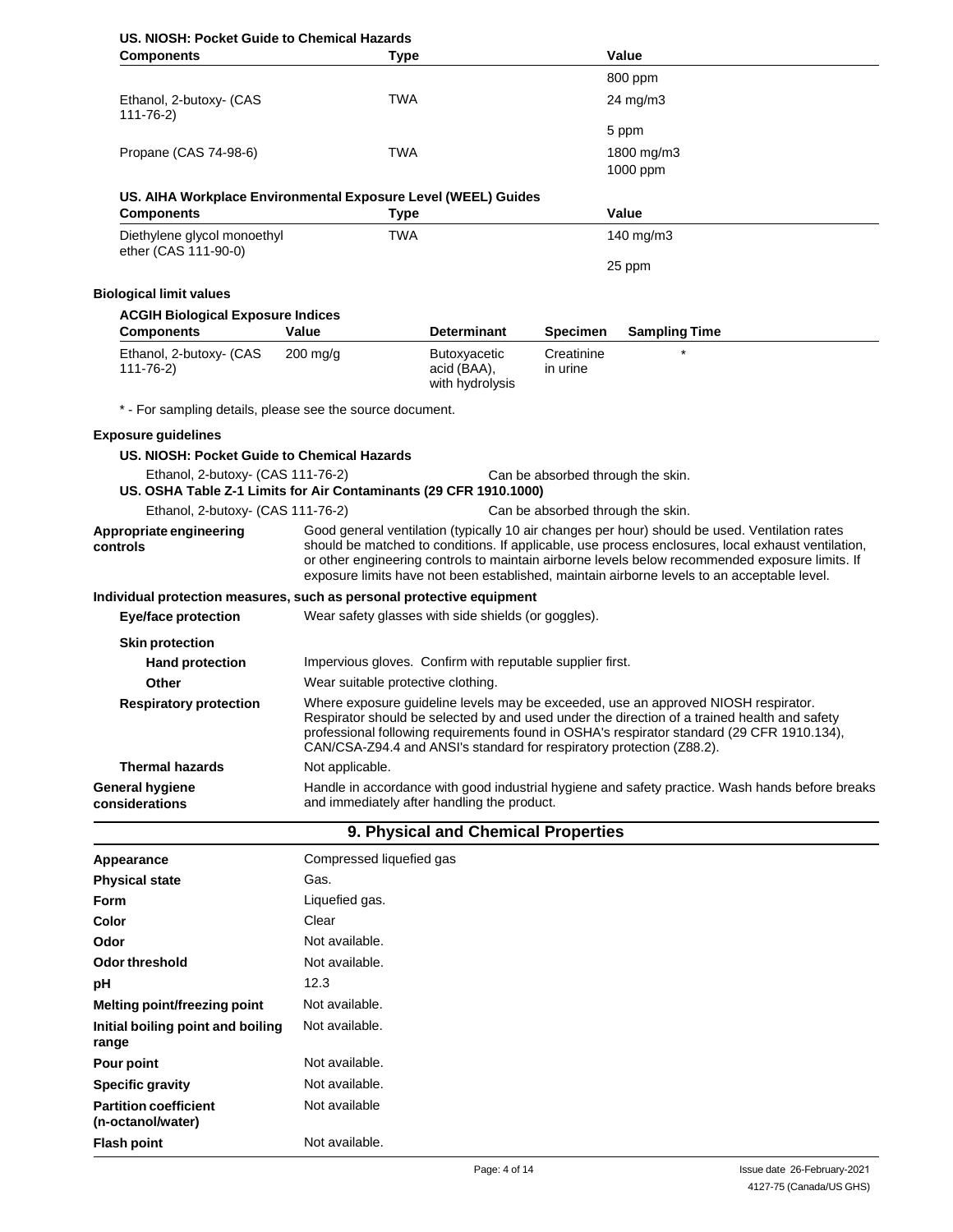| <b>Evaporation rate</b>                                                            | Not available                                                                                                                                               |
|------------------------------------------------------------------------------------|-------------------------------------------------------------------------------------------------------------------------------------------------------------|
| Flammability (solid, gas)                                                          | Not applicable.                                                                                                                                             |
| Upper/lower flammability or explosive limits                                       |                                                                                                                                                             |
| <b>Flammability limit - lower</b><br>$(\%)$                                        | Not available.                                                                                                                                              |
| <b>Flammability limit - upper</b><br>$(\%)$                                        | Not available.                                                                                                                                              |
| Explosive limit - lower (%)                                                        | Not available.                                                                                                                                              |
| Explosive limit - upper (%)                                                        | Not available.                                                                                                                                              |
| Vapor pressure                                                                     | 80 psig @ 70°F                                                                                                                                              |
| Vapor density                                                                      | Not available                                                                                                                                               |
| <b>Relative density</b>                                                            | Not available.                                                                                                                                              |
| Solubility(ies)                                                                    | Not available                                                                                                                                               |
| <b>Auto-ignition temperature</b>                                                   | Not available                                                                                                                                               |
| <b>Decomposition temperature</b>                                                   | Not available.                                                                                                                                              |
| <b>Viscosity</b>                                                                   | Not available.                                                                                                                                              |
| <b>Other information</b>                                                           |                                                                                                                                                             |
| <b>Flash point class</b>                                                           | Not Flammable as per testing under UN Manual of Tests and Criteria Part 3, Section 31.5                                                                     |
|                                                                                    | 10. Stability and Reactivity                                                                                                                                |
| <b>Reactivity</b>                                                                  | Reacts vigorously with acids.                                                                                                                               |
| <b>Possibility of hazardous</b><br>reactions                                       | No dangerous reaction known under conditions of normal use.                                                                                                 |
| <b>Chemical stability</b>                                                          | Material is stable under normal conditions.                                                                                                                 |
| <b>Conditions to avoid</b>                                                         | Reacts violently with strong acids. This product may react with oxidizing agents. Do not mix with<br>other chemicals.                                       |
| Incompatible materials                                                             | Acids. Oxidizing agents.                                                                                                                                    |
|                                                                                    | Not corrosive to SAE 1020 Steel or non-clad Aluminum based on test data (UN Manual of Tests<br>and Criteria, Part III, Section 37.1 - Corrosion to metals). |
| Hazardous decomposition<br>products                                                | May include and are not limited to: Oxides of carbon.                                                                                                       |
|                                                                                    | 11. Toxicological Information                                                                                                                               |
| Routes of exposure                                                                 | Inhalation. Ingestion. Skin contact. Eye contact.                                                                                                           |
| Information on likely routes of exposure                                           |                                                                                                                                                             |
| Ingestion                                                                          | Not available.                                                                                                                                              |
| <b>Inhalation</b>                                                                  | Prolonged inhalation may be harmful.                                                                                                                        |
| <b>Skin contact</b>                                                                | Not corrosive to skin based on in-vitro test data (OECD Guideline 435 - Corrositex®).                                                                       |
| Eye contact                                                                        | Causes serious eye damage.                                                                                                                                  |
| Symptoms related to the<br>physical, chemical and<br>toxicological characteristics | Symptoms may include stinging, tearing, redness, swelling, and blurred vision. Permanent eye<br>damage including blindness could result.                    |
| Information on toxicological effects                                               |                                                                                                                                                             |
| <b>Acute toxicity</b>                                                              |                                                                                                                                                             |
| <b>Components</b>                                                                  | <b>Test Results</b><br><b>Species</b>                                                                                                                       |
| Butane (CAS 106-97-8)                                                              |                                                                                                                                                             |
| Acute<br>Dermal                                                                    |                                                                                                                                                             |

Mouse 539600 ppm, 120 Minutes, ECHA 520400 ppm, 120 Minutes, ECHA 1237 mg/L, 120 Minutes 680 mg/L, 2 Hours, HSDB 57 %, 120 Minutes, ECHA

Not available

LD50 *Inhalation* LC50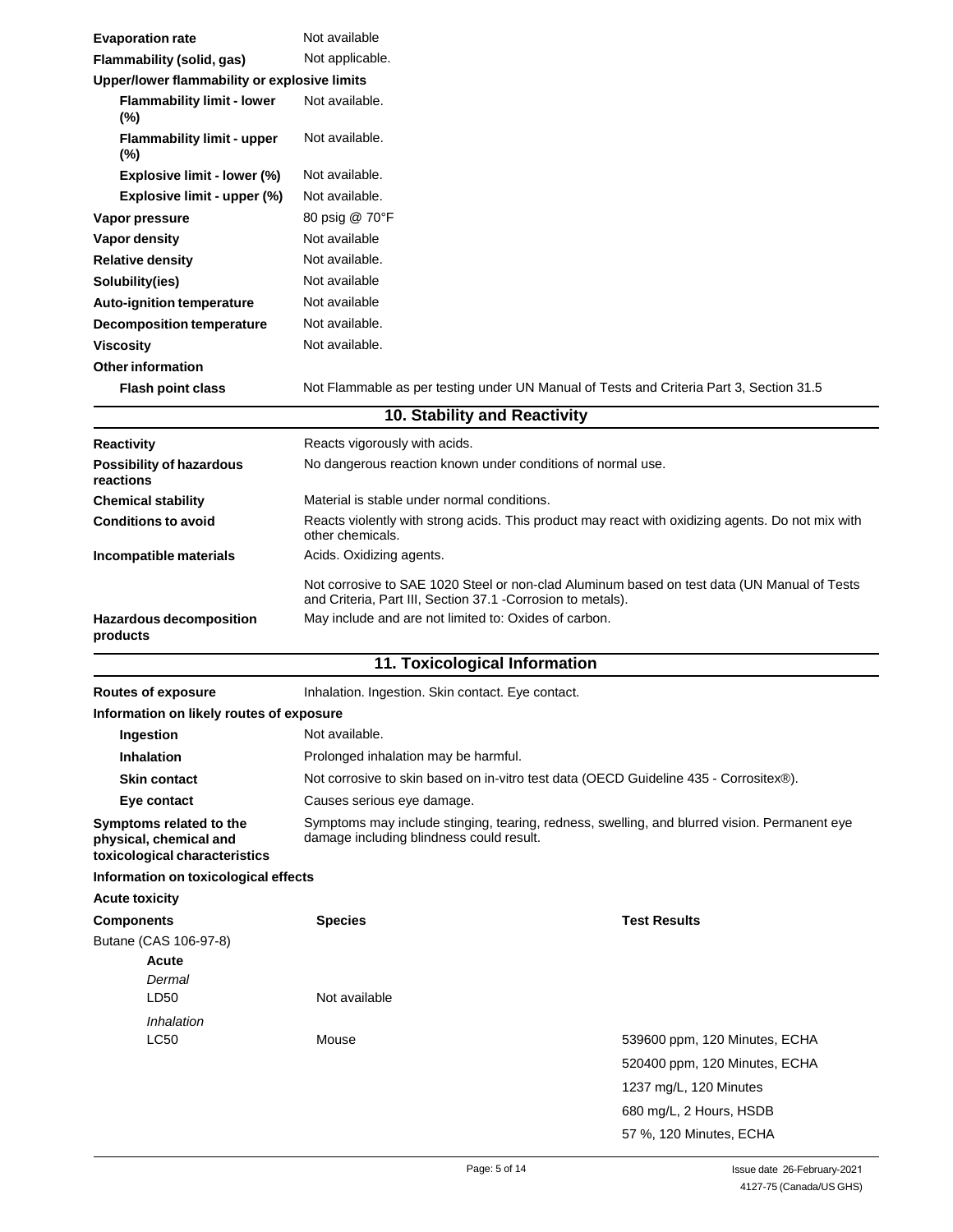| <b>Components</b> |                                                  | <b>Species</b> | <b>Test Results</b>             |
|-------------------|--------------------------------------------------|----------------|---------------------------------|
|                   |                                                  |                | 52 %, 120 Minutes               |
|                   |                                                  | Rat            | > 800000 ppm, 10 Minutes, ECHA  |
|                   |                                                  |                | 1442738 mg/m3, 10 Minutes, ECHA |
|                   |                                                  |                | 1354944 mg/m3, 10 Minutes, ECHA |
|                   |                                                  |                | 570000 ppm, 10 Minutes, ECHA    |
|                   |                                                  |                | 276000 ppm, 4 Hours, CCOHS      |
|                   |                                                  |                | 1443 mg/L, 10 Minutes, ECHA     |
|                   |                                                  |                | 1355 mg/L, 10 Minutes           |
|                   | Oral                                             |                |                                 |
|                   | LD50                                             | Not available  |                                 |
|                   | Diethylene glycol monoethyl ether (CAS 111-90-0) |                |                                 |
|                   | <b>Acute</b>                                     |                |                                 |
|                   | Dermal<br>LD50                                   | Guinea pig     | 10500 mg/kg, Days, ECHA         |
|                   |                                                  |                | 5900 mg/kg                      |
|                   |                                                  |                |                                 |
|                   |                                                  |                | 5900 mg/kg, Days, ECHA          |
|                   |                                                  | Mouse          | 6000 mg/kg, HSDB                |
|                   |                                                  | Rabbit         | 11176 mg/kg, 24 Hours, ECHA     |
|                   |                                                  |                | 9143 mg/kg, 24 Hours, ECHA      |
|                   |                                                  |                | 8500 mg/kg, 2 Hours, ECHA       |
|                   |                                                  |                | 8476 mg/kg, 24 Hours, ECHA      |
|                   |                                                  |                | 7714 mg/kg, ECHA                |
|                   |                                                  | Rat            | 6000 mg/kg, HSDB                |
|                   | Inhalation                                       |                |                                 |
|                   | LC50                                             | Rat            | 5240 mg/l/4h, TCI America       |
|                   | Oral                                             |                |                                 |
|                   | LD50                                             | Guinea pig     | 4970 mg/kg, ECHA                |
|                   |                                                  | Mouse          | 7863 mg/kg                      |
|                   |                                                  |                | 6031 mg/kg, ECHA                |
|                   |                                                  | Rabbit         | 5600 mg/kg, ECHA                |
|                   |                                                  |                | 3620 mg/kg                      |
|                   |                                                  | Rat            | < 5 mg/kg, ECHA                 |
|                   |                                                  |                | > 5000 mg/kg                    |
|                   |                                                  |                | 15918 mg/kg, ECHA               |
|                   |                                                  |                | 10502 mg/kg, ECHA               |
|                   |                                                  |                | 9740 mg/kg, ECHA                |
|                   |                                                  |                | 8690 mg/kg, ECHA                |
|                   |                                                  |                | 7300 mg/kg, ECHA                |
|                   |                                                  |                | 6429 mg/kg, ECHA                |
|                   |                                                  |                | 1920 mg/kg, HSDB                |
|                   |                                                  |                | 5.4 ml/kg, ECHA                 |
|                   | Ethanol, 2-butoxy- (CAS 111-76-2)                |                |                                 |
|                   | <b>Acute</b>                                     |                |                                 |
|                   | Dermal                                           |                |                                 |
|                   | LD50                                             | Guinea pig     | 7.3 ml/kg, 4 Days               |
|                   |                                                  |                | 0.3 ml/kg, 24 Hours, ECHA       |
|                   |                                                  |                | 0.2 ml/kg, 24 Hours             |
|                   |                                                  | Rabbit         | > 2000 mg/kg, 24 Hours, ECHA    |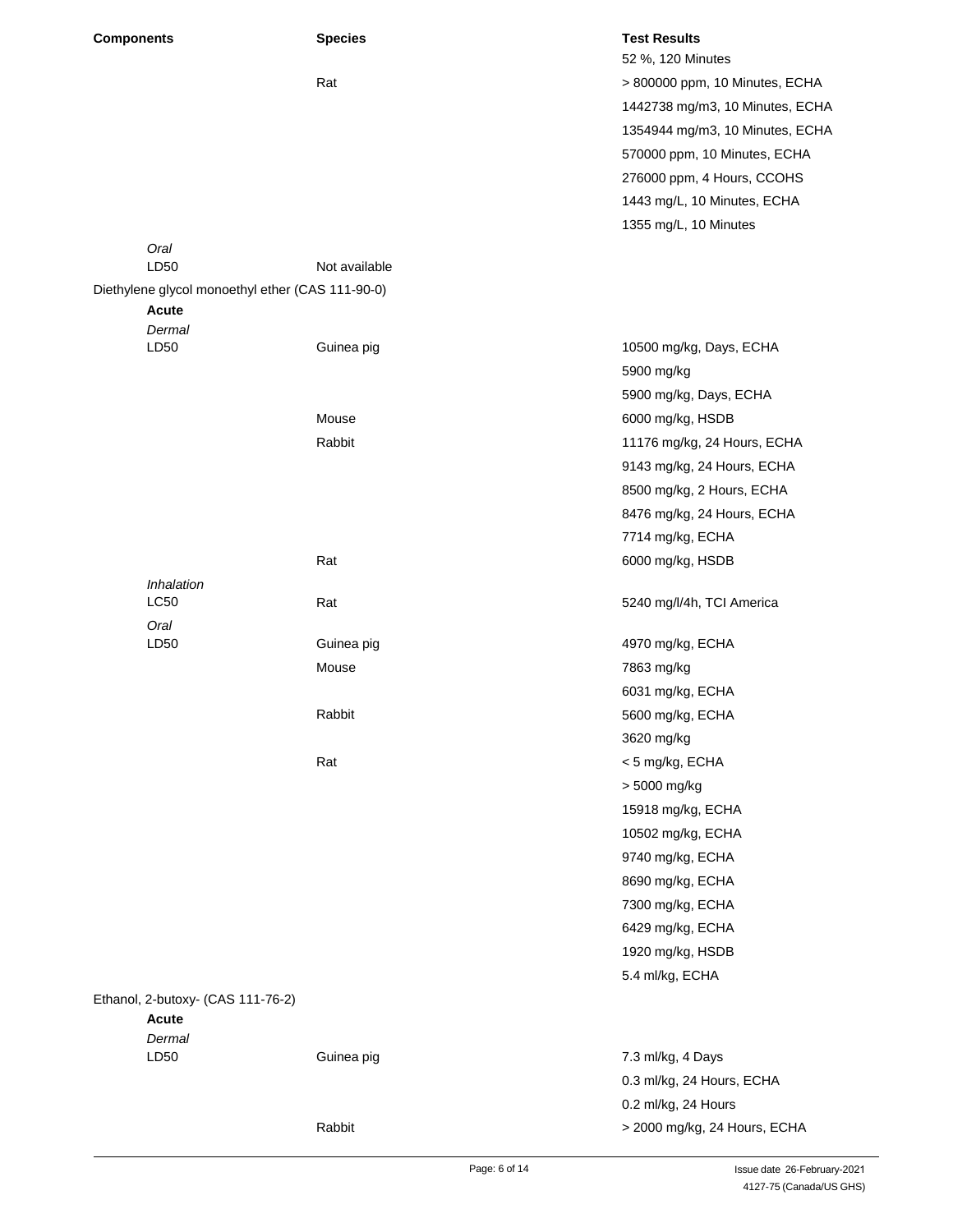| <b>Components</b>     | <b>Species</b> | <b>Test Results</b><br>1060 mg/kg, 24 Hours, ECHA |
|-----------------------|----------------|---------------------------------------------------|
|                       |                | 841 mg/kg, 24 Hours, ECHA                         |
|                       |                |                                                   |
|                       |                | 667 mg/kg, 24 Hours, ECHA                         |
|                       |                | 560 ml/kg, 24 Hours, ECHA                         |
|                       |                | 450 ml/kg, 24 Hours, ECHA                         |
|                       |                | 435 mg/kg, 24 Hours                               |
|                       |                | 400 mg/kg, HSDB                                   |
|                       |                | 0.7 ml/kg, 24 Hours                               |
|                       |                | $0.6$ ml/kg                                       |
|                       | Rat            | > 2000 mg/kg, 24 Hours                            |
| Inhalation            |                |                                                   |
| <b>LC50</b>           | Mouse          | 700 ppm, 7 Hours                                  |
|                       | Rabbit         | 400 ppm, 7 Hours                                  |
|                       | Rat            | > 900 ppm, ECHA                                   |
|                       |                | > 800 ppm, 4 Hours, ECHA                          |
|                       |                | 900 ppm, ECHA                                     |
|                       |                | 800 ppm, 4 Hours, ECHA                            |
|                       |                | 486 ppm, 4 Hours, ECHA                            |
|                       |                | 450 ppm, 4 Hours                                  |
|                       |                | 400 ppm, 7 hours, ECHA                            |
|                       |                | 2 mg/L, 7 hours, ECHA                             |
| Oral                  |                |                                                   |
| LD50                  | Dog            | > 695 mg/kg                                       |
|                       | Guinea pig     | 1414 mg/kg                                        |
|                       |                | 1200 mg/kg, ECHA                                  |
|                       |                | 1.2 g/kg                                          |
|                       | Mouse          | 2005 mg/kg, ECHA                                  |
|                       |                | 1519 mg/kg                                        |
|                       |                | 1200 mg/kg, HSDB                                  |
|                       | Rabbit         | 320 mg/kg, HMIRA                                  |
|                       | Rat            | 1000 - 2000 mg/kg, ECHA                           |
|                       |                | 560 - 3000 mg/kg, ECHA                            |
|                       |                | 530 - 2800 mg/kg                                  |
|                       |                | 2600 mg/kg, ECHA                                  |
|                       |                | 2420 mg/kg, ECHA                                  |
|                       |                | 1746 mg/kg                                        |
|                       |                | 1480 mg/kg, ECHA                                  |
|                       |                | 880 mg/kg, ECHA                                   |
|                       |                | 615 mg/kg, ECHA                                   |
| Propane (CAS 74-98-6) |                |                                                   |
| <b>Acute</b>          |                |                                                   |
| Dermal                |                |                                                   |
| LD50                  | Not available  |                                                   |
| Inhalation            |                |                                                   |
| LC50                  | Mouse          | 539600 ppm, 120 Minutes, ECHA                     |
|                       |                | 520400 ppm, 120 Minutes, ECHA                     |
|                       |                | 1237 mg/L, 120 Minutes                            |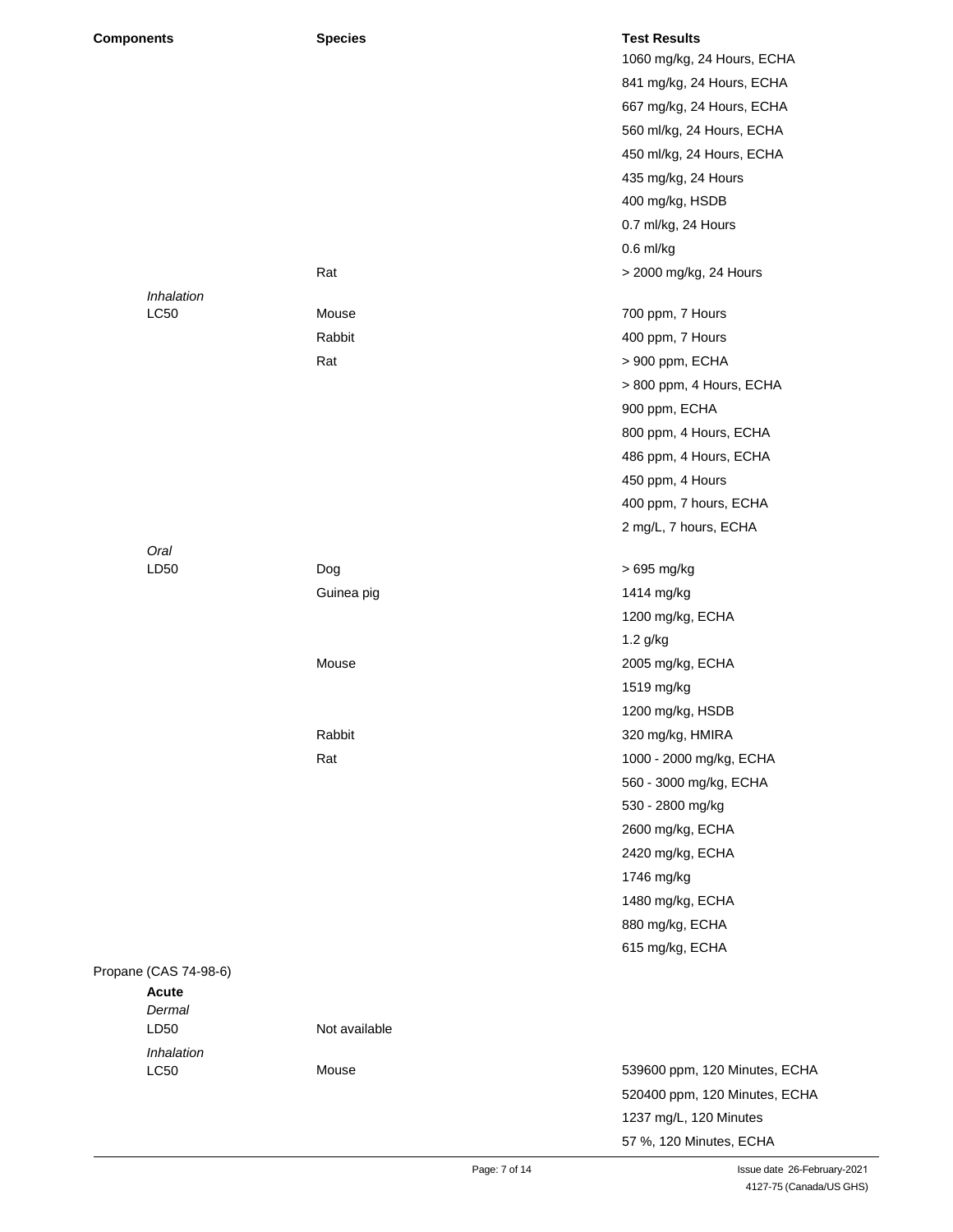| <b>Components</b> |                                      | <b>Species</b> | <b>Test Results</b><br>52 %, 120 Minutes                 |
|-------------------|--------------------------------------|----------------|----------------------------------------------------------|
|                   |                                      | Rat            | > 12000000 ppm, 4 hours                                  |
|                   |                                      |                |                                                          |
|                   |                                      |                | > 800000 ppm, 10 Minutes, ECHA                           |
|                   |                                      |                | > 1464 mg/L, 15 Minutes, HSDB                            |
|                   |                                      |                | 1442738 mg/m3, 10 Minutes, ECHA                          |
|                   |                                      |                | 1354944 mg/m3, 10 Minutes, ECHA                          |
|                   |                                      |                | 570000 ppm, 10 Minutes, ECHA                             |
|                   |                                      |                | 1355 mg/L, 10 Minutes                                    |
|                   | Oral<br>LD50                         | Not available  |                                                          |
|                   | Sodium lauryl sulfate (CAS 151-21-3) |                |                                                          |
|                   | Acute                                |                |                                                          |
|                   | Dermal                               |                |                                                          |
|                   | LD50                                 | Rabbit         | > 500 mg/kg, 24 Hours                                    |
|                   |                                      |                | 580 mg/kg                                                |
|                   |                                      | Rat            | > 2000 mg/kg, 24 Hours                                   |
|                   | Inhalation                           |                |                                                          |
|                   | <b>LC50</b>                          | Rat            | > 3900 mg/m3, 1 hr                                       |
|                   | Oral<br>LD50                         | Rat            | 1288 mg/kg                                               |
|                   |                                      |                | 977 mg/kg                                                |
|                   | Sodium metasilicate (CAS 6834-92-0)  |                |                                                          |
|                   | <b>Acute</b>                         |                |                                                          |
|                   | Dermal                               |                |                                                          |
|                   | LD50                                 | Rat            | > 5000 mg/kg, 24 Hours                                   |
|                   | Inhalation                           |                |                                                          |
|                   | LC50                                 | Rat            | > 2.1 mg/L, 4 Hours                                      |
|                   | Oral<br>LD50                         | Mouse          | 770 - 820 mg/kg, ECHA                                    |
|                   |                                      |                | 666.7 - 1008.6 mg/kg, ECHA                               |
|                   |                                      |                | 2400 mg/kg, Patty's Industrial Hygiene and<br>Toxicology |
|                   |                                      |                | 770 - 820 mg/kg, ECHA                                    |
|                   |                                      |                | 666.7 - 1008.6 mg/kg, ECHA                               |
|                   |                                      |                | 661.5 - 896.3 mg/kg                                      |
|                   |                                      | Rat            | 1189.6 - 1530 mg/kg, ECHA                                |
|                   |                                      |                | 1152 - 1349 mg/kg, ECHA                                  |
|                   |                                      |                | 1280 mg/kg, Patty's Industrial Hygiene and<br>Toxicology |
|                   |                                      |                | 1189.6 - 1530 mg/kg, ECHA                                |
|                   |                                      |                | 1152 - 1349 mg/kg, ECHA                                  |
|                   |                                      |                | 994.7 - 1335.9 mg/kg                                     |
|                   | Sodium nitrite (CAS 7632-00-0)       |                |                                                          |
|                   | Acute                                |                |                                                          |
|                   | Dermal<br>LD50                       | Not available  |                                                          |
|                   | Inhalation                           |                |                                                          |
|                   | <b>LC50</b>                          | Rat            | 5.5 mg/L, 4 Hours, HSDB                                  |
|                   | Oral                                 |                |                                                          |
|                   | LD50                                 | Mouse          | 175 mg/kg, HSDB                                          |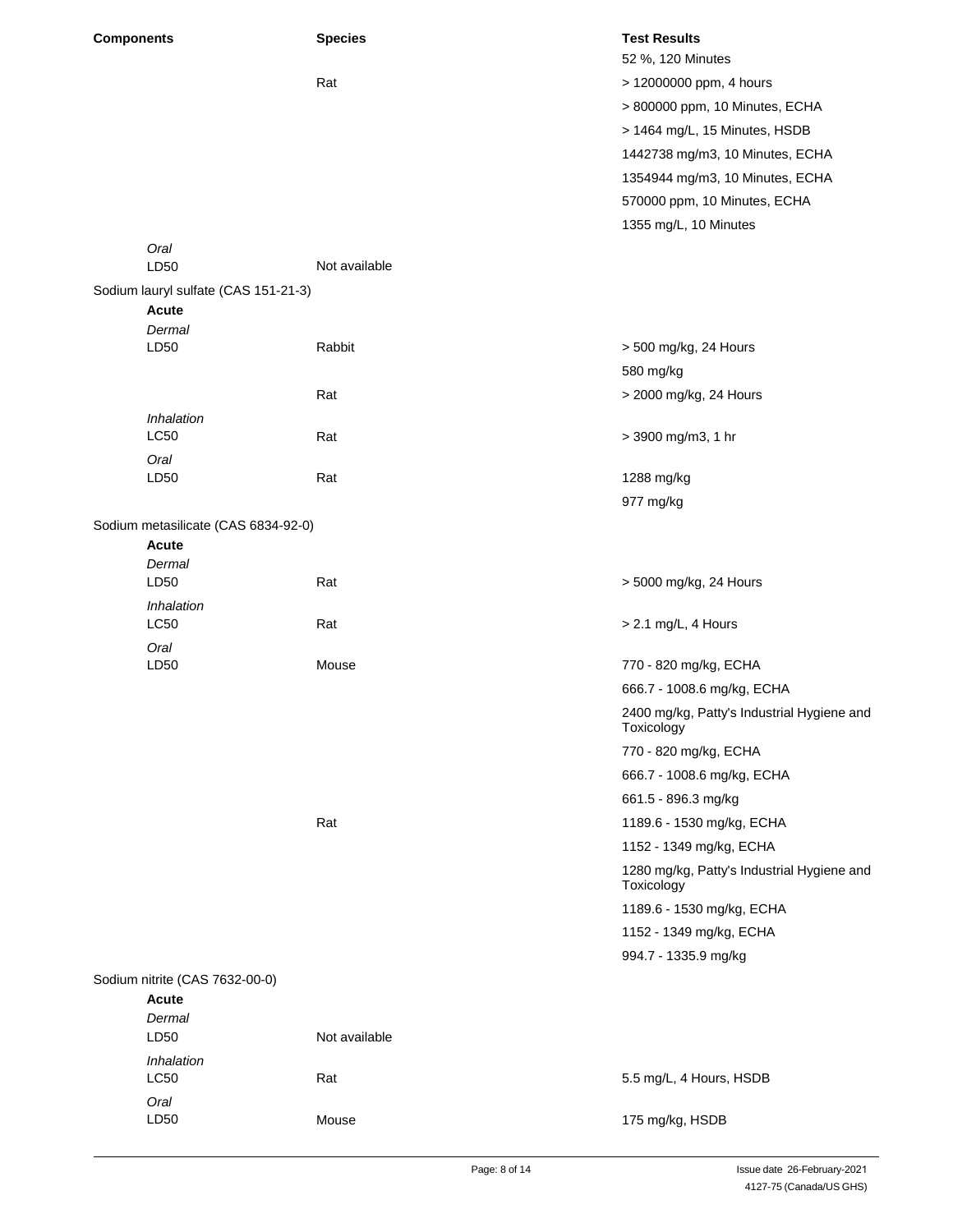| <b>Components</b>                                                      | <b>Species</b><br>Rabbit                                                             |          | <b>Test Results</b><br>186 mg/kg, HSDB                                                   |
|------------------------------------------------------------------------|--------------------------------------------------------------------------------------|----------|------------------------------------------------------------------------------------------|
|                                                                        | Rat                                                                                  |          | 180 mg/kg, ECHA                                                                          |
|                                                                        |                                                                                      |          | 85 mg/kg, HSDB                                                                           |
| Tetrasodium ethylenediamine tetraacetate (CAS 64-02-8)<br><b>Acute</b> |                                                                                      |          |                                                                                          |
| Dermal                                                                 |                                                                                      |          |                                                                                          |
| LD50                                                                   | Not available                                                                        |          |                                                                                          |
| Inhalation<br>LC50                                                     | Not available                                                                        |          |                                                                                          |
| Oral                                                                   |                                                                                      |          |                                                                                          |
| LD50                                                                   | Rat                                                                                  |          | > 2000 mg/kg, HSDB                                                                       |
|                                                                        |                                                                                      |          | 3200 mg/kg, ECHA                                                                         |
|                                                                        |                                                                                      |          | 2700 mg/kg, ECHA                                                                         |
|                                                                        |                                                                                      |          | 2581 mg/kg, ECHA                                                                         |
|                                                                        |                                                                                      |          | 2150 mg/kg, ECHA                                                                         |
|                                                                        |                                                                                      |          | 1913 mg/kg, ECHA                                                                         |
|                                                                        |                                                                                      |          | 1780 mg/kg, ECHA                                                                         |
|                                                                        |                                                                                      |          | 1700 mg/kg, ECHA                                                                         |
|                                                                        |                                                                                      |          | 1658 mg/kg, LOLI                                                                         |
| <b>Skin corrosion/irritation</b>                                       |                                                                                      |          | Not corrosive to skin based on in-vitro test data (OECD Guideline 435 - Corrositex®).    |
| <b>Exposure minutes</b>                                                | Not available.                                                                       |          |                                                                                          |
| Erythema value                                                         | Not available.                                                                       |          |                                                                                          |
| Oedema value                                                           | Not available.                                                                       |          |                                                                                          |
| Serious eye damage/eye                                                 | Causes serious eye damage.                                                           |          |                                                                                          |
| irritation                                                             |                                                                                      |          |                                                                                          |
| <b>Corneal opacity value</b>                                           | Not available.                                                                       |          |                                                                                          |
| <b>Iris lesion value</b>                                               | Not available.                                                                       |          |                                                                                          |
| <b>Conjunctival reddening</b><br>value                                 | Not available.                                                                       |          |                                                                                          |
| Conjunctival oedema value                                              | Not available.                                                                       |          |                                                                                          |
| <b>Recover days</b>                                                    | Not available.                                                                       |          |                                                                                          |
| Respiratory or skin sensitization                                      |                                                                                      |          |                                                                                          |
| Canada - Alberta OELs: Irritant                                        |                                                                                      |          |                                                                                          |
| Ethanol, 2-butoxy- (CAS 111-76-2)                                      | Not available.                                                                       | Irritant |                                                                                          |
| <b>Respiratory sensitization</b><br><b>Skin sensitization</b>          |                                                                                      |          |                                                                                          |
| <b>Mutagenicity</b>                                                    | This product is not expected to cause skin sensitization.<br>mutagenic or genotoxic. |          | No data available to indicate product or any components present at greater than 0.1% are |
| Carcinogenicity                                                        | This product is not considered to be a carcinogen by IARC, NTP, or OSHA.             |          |                                                                                          |
| <b>ACGIH Carcinogens</b>                                               |                                                                                      |          |                                                                                          |
| Ethanol, 2-butoxy- (CAS 111-76-2)                                      |                                                                                      | humans.  | A3 Confirmed animal carcinogen with unknown relevance to                                 |
| Canada - Manitoba OELs: carcinogenicity                                |                                                                                      |          |                                                                                          |
| 2-BUTOXYETHANOL (EGBE) (CAS 111-76-2)                                  | IARC Monographs. Overall Evaluation of Carcinogenicity                               |          | Confirmed animal carcinogen with unknown relevance to humans.                            |
| Ethanol, 2-butoxy- (CAS 111-76-2)                                      | US. OSHA Specifically Regulated Substances (29 CFR 1910.1001-1050)                   |          | Volume 88 - 3 Not classifiable as to carcinogenicity to humans.                          |
| Not listed.                                                            |                                                                                      |          |                                                                                          |
| <b>Reproductive toxicity</b>                                           | This product is not expected to cause reproductive or developmental effects.         |          |                                                                                          |
| <b>Teratogenicity</b>                                                  | Not available.                                                                       |          |                                                                                          |
| Specific target organ toxicity -<br>single exposure                    | Not classified.                                                                      |          |                                                                                          |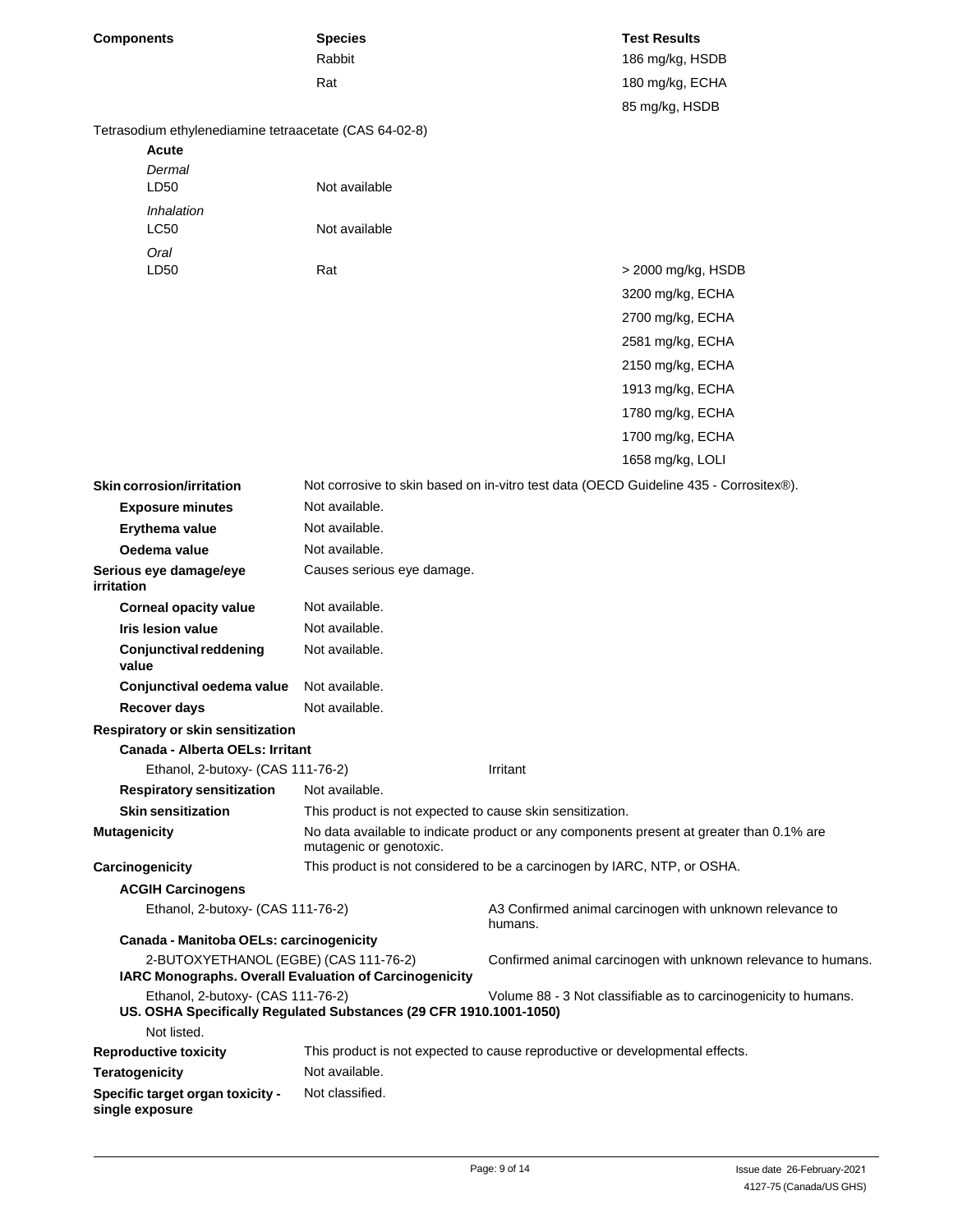**Specific target organ toxicity repeated exposure**

**Aspiration hazard**

**Chronic effects**

May cause damage to organs through prolonged or repeated exposure.

Not likely, due to the form of the product. Prolonged inhalation may be harmful.

### **12. Ecological Information**

| Ecotoxicity                                            | See below                                                                                                                                                                                                                                                                                                                                                                                                                                   |                                                                                                                                                                                             |                              |
|--------------------------------------------------------|---------------------------------------------------------------------------------------------------------------------------------------------------------------------------------------------------------------------------------------------------------------------------------------------------------------------------------------------------------------------------------------------------------------------------------------------|---------------------------------------------------------------------------------------------------------------------------------------------------------------------------------------------|------------------------------|
| Ecotoxicological data<br><b>Components</b>             |                                                                                                                                                                                                                                                                                                                                                                                                                                             | <b>Species</b>                                                                                                                                                                              | <b>Test Results</b>          |
| Diethylene glycol monoethyl ether (CAS 111-90-0)       |                                                                                                                                                                                                                                                                                                                                                                                                                                             |                                                                                                                                                                                             |                              |
| Crustacea                                              | <b>EC50</b>                                                                                                                                                                                                                                                                                                                                                                                                                                 | Daphnia                                                                                                                                                                                     | 4305 mg/L, 48 Hours          |
| <b>Aquatic</b>                                         |                                                                                                                                                                                                                                                                                                                                                                                                                                             |                                                                                                                                                                                             |                              |
| Fish                                                   | LC50                                                                                                                                                                                                                                                                                                                                                                                                                                        | Bluegill (Lepomis macrochirus)                                                                                                                                                              | > 10000 mg/L, 96 hours       |
| Ethanol, 2-butoxy- (CAS 111-76-2)                      |                                                                                                                                                                                                                                                                                                                                                                                                                                             |                                                                                                                                                                                             |                              |
| Crustacea                                              | EC50                                                                                                                                                                                                                                                                                                                                                                                                                                        | Daphnia                                                                                                                                                                                     | 1819 mg/L, 48 Hours          |
| <b>Aquatic</b>                                         |                                                                                                                                                                                                                                                                                                                                                                                                                                             |                                                                                                                                                                                             |                              |
| Fish                                                   | <b>LC50</b>                                                                                                                                                                                                                                                                                                                                                                                                                                 | Inland silverside (Menidia beryllina)                                                                                                                                                       | 1250 mg/L, 96 hours          |
| Sodium lauryl sulfate (CAS 151-21-3)                   |                                                                                                                                                                                                                                                                                                                                                                                                                                             |                                                                                                                                                                                             |                              |
| Algae                                                  | IC50                                                                                                                                                                                                                                                                                                                                                                                                                                        | Algae                                                                                                                                                                                       | 53 mg/L, 72 Hours            |
| Crustacea                                              | EC50                                                                                                                                                                                                                                                                                                                                                                                                                                        | Daphnia                                                                                                                                                                                     | 1.8 mg/L, 48 Hours           |
| <b>Aquatic</b>                                         |                                                                                                                                                                                                                                                                                                                                                                                                                                             |                                                                                                                                                                                             |                              |
| Fish                                                   | LC50                                                                                                                                                                                                                                                                                                                                                                                                                                        | Carp, hawk fish (Cirrhinus mrigala)                                                                                                                                                         | 1.36 mg/L, 96 hours          |
| Sodium metasilicate (CAS 6834-92-0)                    |                                                                                                                                                                                                                                                                                                                                                                                                                                             |                                                                                                                                                                                             |                              |
| <b>Aquatic</b>                                         |                                                                                                                                                                                                                                                                                                                                                                                                                                             |                                                                                                                                                                                             |                              |
| Crustacea                                              | EC50                                                                                                                                                                                                                                                                                                                                                                                                                                        | Water flea (Ceriodaphnia dubia)                                                                                                                                                             | 0.28 - 0.57 mg/L, 48 hours   |
| Fish                                                   | LC50                                                                                                                                                                                                                                                                                                                                                                                                                                        | Western mosquitofish (Gambusia affinis) 1800 mg/L, 96 hours                                                                                                                                 |                              |
| Sodium nitrite (CAS 7632-00-0)                         |                                                                                                                                                                                                                                                                                                                                                                                                                                             |                                                                                                                                                                                             |                              |
| <b>Aquatic</b>                                         |                                                                                                                                                                                                                                                                                                                                                                                                                                             |                                                                                                                                                                                             |                              |
| Crustacea                                              | <b>EC50</b>                                                                                                                                                                                                                                                                                                                                                                                                                                 | Greasyback shrimp (Metapenaeus<br>ensis)                                                                                                                                                    | 16.14 - 26.61 mg/L, 48 hours |
| Fish                                                   | <b>LC50</b>                                                                                                                                                                                                                                                                                                                                                                                                                                 | Rainbow trout, donaldson trout<br>(Oncorhynchus mykiss)                                                                                                                                     | 0.15 - 0.25 mg/L, 96 hours   |
| Tetrasodium ethylenediamine tetraacetate (CAS 64-02-8) |                                                                                                                                                                                                                                                                                                                                                                                                                                             |                                                                                                                                                                                             |                              |
| Algae                                                  | <b>EC50</b>                                                                                                                                                                                                                                                                                                                                                                                                                                 | Algae                                                                                                                                                                                       | 1.01 mg/L, 72 Hours          |
| <b>Aquatic</b>                                         |                                                                                                                                                                                                                                                                                                                                                                                                                                             |                                                                                                                                                                                             |                              |
| Crustacea                                              | EC50                                                                                                                                                                                                                                                                                                                                                                                                                                        | Water flea (Daphnia magna)                                                                                                                                                                  | 610 mg/L, 24 hours           |
| Fish                                                   | <b>LC50</b>                                                                                                                                                                                                                                                                                                                                                                                                                                 | Bluegill (Lepomis macrochirus)                                                                                                                                                              | 472 - 500 mg/L, 96 hours     |
| Persistence and degradability                          |                                                                                                                                                                                                                                                                                                                                                                                                                                             | No data is available on the degradability of this product.                                                                                                                                  |                              |
| <b>Bioaccumulative potential</b>                       | No data available.                                                                                                                                                                                                                                                                                                                                                                                                                          |                                                                                                                                                                                             |                              |
| <b>Mobility in soil</b>                                | No data available.                                                                                                                                                                                                                                                                                                                                                                                                                          |                                                                                                                                                                                             |                              |
| <b>Mobility in general</b>                             | Not available.                                                                                                                                                                                                                                                                                                                                                                                                                              |                                                                                                                                                                                             |                              |
| Other adverse effects                                  |                                                                                                                                                                                                                                                                                                                                                                                                                                             | No other adverse environmental effects (e.g. ozone depletion, photochemical ozone creation<br>potential, endocrine disruption, global warming potential) are expected from this component.  |                              |
|                                                        |                                                                                                                                                                                                                                                                                                                                                                                                                                             | <b>13. Disposal Considerations</b>                                                                                                                                                          |                              |
| <b>Disposal instructions</b>                           |                                                                                                                                                                                                                                                                                                                                                                                                                                             |                                                                                                                                                                                             |                              |
|                                                        | Consult authorities before disposal. Contents under pressure. Do not puncture, incinerate or crush.<br>This material and its container must be disposed of as hazardous waste. Do not allow this material<br>to drain into sewers/water supplies. Do not contaminate ponds, waterways or ditches with chemical<br>or used container. Dispose of contents/container in accordance with<br>local/regional/national/international regulations. |                                                                                                                                                                                             |                              |
| Local disposal regulations                             | Dispose in accordance with all applicable regulations.                                                                                                                                                                                                                                                                                                                                                                                      |                                                                                                                                                                                             |                              |
| Hazardous waste code                                   | disposal company.                                                                                                                                                                                                                                                                                                                                                                                                                           | The waste code should be assigned in discussion between the user, the producer and the waste                                                                                                |                              |
| Waste from residues / unused<br>products               | Disposal instructions).                                                                                                                                                                                                                                                                                                                                                                                                                     | Dispose of in accordance with local regulations. Empty containers or liners may retain some<br>product residues. This material and its container must be disposed of in a safe manner (see: |                              |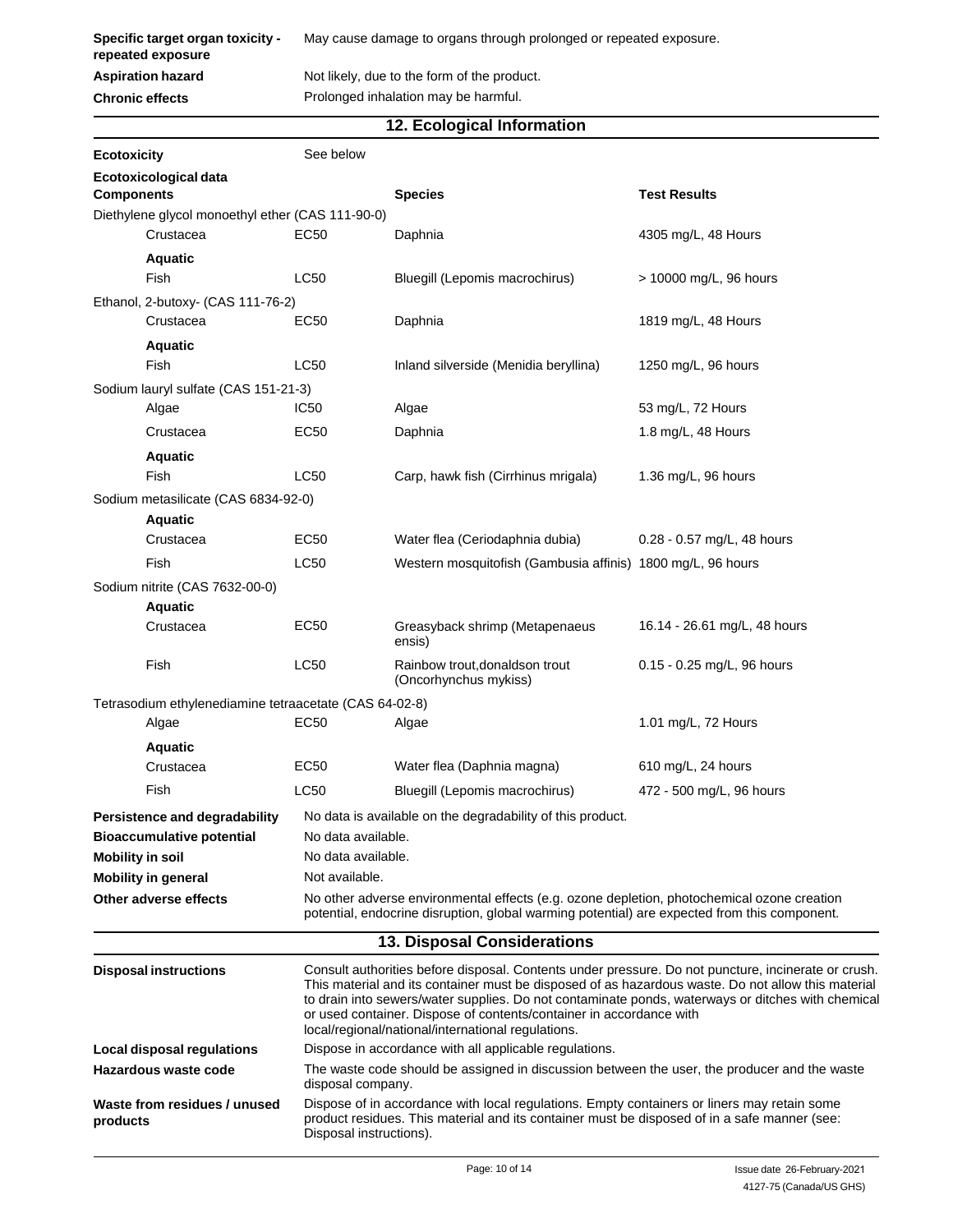Empty containers should be taken to an approved waste handling site for recycling or disposal. Since emptied containers may retain product residue, follow label warnings even after container is emptied. Do not re-use empty containers.

#### **14. Transport Information**

| <b>Transport of Dangerous Goods</b><br>(TDG) Proof of Classification                   | In accordance with Part 2.2.1 (SOR/2014-152) of the Transportation of Dangerous Goods<br>Regulations, we certify that the classification of this product is correct as of the SDS date of issue. |
|----------------------------------------------------------------------------------------|--------------------------------------------------------------------------------------------------------------------------------------------------------------------------------------------------|
| U.S. Department of Transportation (DOT)                                                |                                                                                                                                                                                                  |
| <b>Basic shipping requirements:</b>                                                    |                                                                                                                                                                                                  |
| <b>UN</b> number                                                                       | <b>UN1950</b>                                                                                                                                                                                    |
| Proper shipping name                                                                   | Aerosols, non-flammable, (each not exceeding 1 L capacity)                                                                                                                                       |
| <b>Hazard class</b>                                                                    | Limited Quantity - US                                                                                                                                                                            |
| <b>Packaging exceptions</b>                                                            | 306                                                                                                                                                                                              |
| Packaging non bulk                                                                     | None                                                                                                                                                                                             |
| Packaging bulk<br><b>Transportation of Dangerous Goods (TDG - Canada)</b>              | None                                                                                                                                                                                             |
|                                                                                        |                                                                                                                                                                                                  |
| <b>Basic shipping requirements:</b>                                                    | <b>UN1950</b>                                                                                                                                                                                    |
| <b>UN</b> number<br>Proper shipping name                                               | AEROSOLS, non-flammable                                                                                                                                                                          |
| <b>Hazard class</b>                                                                    | Limited Quantity - Canada                                                                                                                                                                        |
| <b>Special provisions</b>                                                              | 80                                                                                                                                                                                               |
| IATA/ICAO (Air)                                                                        |                                                                                                                                                                                                  |
| <b>Basic shipping requirements:</b>                                                    |                                                                                                                                                                                                  |
| <b>UN number</b>                                                                       | <b>UN1950</b>                                                                                                                                                                                    |
| Proper shipping name                                                                   | Aerosols, non-flammable                                                                                                                                                                          |
| <b>Hazard class</b>                                                                    | <b>Limited Quantity - IATA</b>                                                                                                                                                                   |
| <b>ERG code</b>                                                                        | 2L                                                                                                                                                                                               |
| <b>IMDG (Marine Transport)</b>                                                         |                                                                                                                                                                                                  |
| <b>Basic shipping requirements:</b>                                                    |                                                                                                                                                                                                  |
| <b>UN</b> number                                                                       | <b>UN1950</b>                                                                                                                                                                                    |
| Proper shipping name                                                                   | <b>AEROSOLS</b>                                                                                                                                                                                  |
| <b>Hazard class</b>                                                                    | Limited Quantity - US                                                                                                                                                                            |
| <b>IATA</b>                                                                            | <b>15. Regulatory Information</b>                                                                                                                                                                |
|                                                                                        |                                                                                                                                                                                                  |
| <b>Canadian federal regulations</b>                                                    | This product has been classified in accordance with the hazard criteria of the Hazardous Products<br>Regulations (SOR/2015-17) and the SDS contains all the information required by the HPR.     |
| Canada CEPA Schedule I: Listed substance                                               |                                                                                                                                                                                                  |
| Ethanol, 2-butoxy- (CAS 111-76-2)<br>Canada DSL Challenge Substances: Listed substance | Listed.                                                                                                                                                                                          |
| Butane (CAS 106-97-8)                                                                  | Listed.                                                                                                                                                                                          |
|                                                                                        | Canada NPRI VOCs with Additional Reporting Requirements: Mass reporting threshold/Identification Number                                                                                          |
| Butane (CAS 106-97-8)                                                                  | 1 TONNES                                                                                                                                                                                         |

1 TONNES

Ethanol, 2-butoxy- (CAS 111-76-2)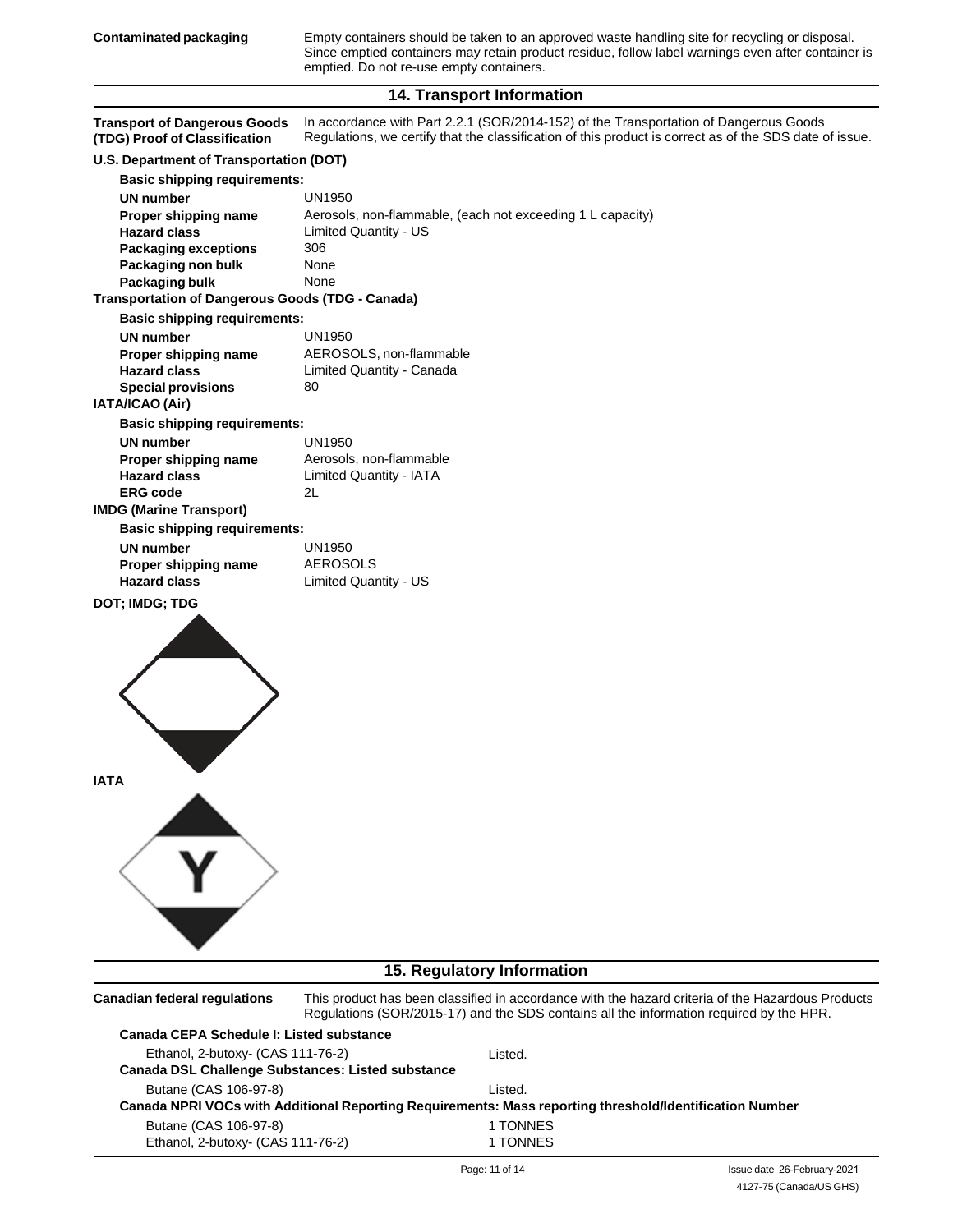| Propane (CAS 74-98-6)                                                                                                                   |                                                                                                                       | 1 TONNES                                 |                                                                                    |
|-----------------------------------------------------------------------------------------------------------------------------------------|-----------------------------------------------------------------------------------------------------------------------|------------------------------------------|------------------------------------------------------------------------------------|
|                                                                                                                                         | Canada Priority Substances List (Second List): Listed substance                                                       |                                          |                                                                                    |
| Ethanol, 2-butoxy- (CAS 111-76-2)<br>Export Control List (CEPA 1999, Schedule 3)                                                        |                                                                                                                       | Listed.                                  |                                                                                    |
| Not listed.<br><b>Greenhouse Gases</b>                                                                                                  |                                                                                                                       |                                          |                                                                                    |
| Not listed.<br><b>Precursor Control Regulations</b>                                                                                     |                                                                                                                       |                                          |                                                                                    |
| Not regulated.                                                                                                                          |                                                                                                                       |                                          |                                                                                    |
| <b>WHMIS 2015 Exemptions</b>                                                                                                            | Not applicable                                                                                                        |                                          |                                                                                    |
| <b>US federal requlations</b>                                                                                                           | Standard, 29 CFR 1910.1200.                                                                                           |                                          | This product is a "Hazardous Chemical" as defined by the OSHA Hazard Communication |
|                                                                                                                                         | TSCA Section 12(b) Export Notification (40 CFR 707, Subpt. D)                                                         |                                          |                                                                                    |
| Not regulated.<br><b>CERCLA Hazardous Substance List (40 CFR 302.4)</b>                                                                 |                                                                                                                       |                                          |                                                                                    |
| Butane (CAS 106-97-8)<br>Diethylene glycol monoethyl ether (CAS 111-90-0)<br>Ethanol, 2-butoxy- (CAS 111-76-2)<br>Propane (CAS 74-98-6) |                                                                                                                       | Listed.<br>Listed.<br>Listed.<br>Listed. |                                                                                    |
| Not listed.                                                                                                                             | US. OSHA Specifically Regulated Substances (29 CFR 1910.1001-1050)                                                    |                                          |                                                                                    |
|                                                                                                                                         | Superfund Amendments and Reauthorization Act of 1986 (SARA)                                                           |                                          |                                                                                    |
| <b>Hazard categories</b>                                                                                                                | Immediate Hazard - Yes<br>Delayed Hazard - Yes<br>Fire Hazard - No<br>Pressure Hazard - Yes<br>Reactivity Hazard - No |                                          |                                                                                    |
| <b>SARA 302 Extremely</b><br>hazardous substance                                                                                        | No                                                                                                                    |                                          |                                                                                    |
| SARA 311/312 Hazardous<br>chemical                                                                                                      | No                                                                                                                    |                                          |                                                                                    |
| SARA 313 (TRI reporting)                                                                                                                |                                                                                                                       |                                          |                                                                                    |
|                                                                                                                                         |                                                                                                                       |                                          |                                                                                    |
| <b>Chemical name</b>                                                                                                                    |                                                                                                                       | <b>CAS number</b>                        | % by wt.                                                                           |
| Diethylene glycol monoethyl ether<br>Ethanol, 2-butoxy-                                                                                 |                                                                                                                       | 111-90-0<br>111-76-2                     | $1 - 5$<br>$1 - 5$                                                                 |
| Other federal regulations                                                                                                               |                                                                                                                       |                                          |                                                                                    |
|                                                                                                                                         | Clean Air Act (CAA) Section 112 Hazardous Air Pollutants (HAPs) List                                                  |                                          |                                                                                    |
| Diethylene glycol monoethyl ether (CAS 111-90-0)                                                                                        | Clean Air Act (CAA) Section 112(r) Accidental Release Prevention (40 CFR 68.130)                                      |                                          |                                                                                    |
| Butane (CAS 106-97-8)<br>Propane (CAS 74-98-6)                                                                                          |                                                                                                                       |                                          |                                                                                    |
| <b>Clean Water Act (CWA)</b><br><b>Section 112(r) (40 CFR</b><br>68.130)                                                                | Hazardous substance                                                                                                   |                                          |                                                                                    |
| <b>US state regulations</b>                                                                                                             |                                                                                                                       |                                          |                                                                                    |
|                                                                                                                                         |                                                                                                                       |                                          |                                                                                    |
| Butane (CAS 106-97-8)<br>Ethanol, 2-butoxy- (CAS 111-76-2)                                                                              | US - California Hazardous Substances (Director's): Listed substance                                                   | Listed.<br>Listed.                       |                                                                                    |
| US - Illinois Chemical Safety Act: Listed substance                                                                                     |                                                                                                                       |                                          |                                                                                    |
| Butane (CAS 106-97-8)<br>Diethylene glycol monoethyl ether (CAS 111-90-0)<br>Ethanol, 2-butoxy- (CAS 111-76-2)<br>Propane (CAS 74-98-6) |                                                                                                                       |                                          |                                                                                    |
| US - Louisiana Spill Reporting: Listed substance                                                                                        |                                                                                                                       |                                          |                                                                                    |
| Butane (CAS 106-97-8)<br>Diethylene glycol monoethyl ether (CAS 111-90-0)<br>Ethanol, 2-butoxy- (CAS 111-76-2)                          |                                                                                                                       | Listed.<br>Listed.<br>Listed.            |                                                                                    |
| Propane (CAS 74-98-6)                                                                                                                   |                                                                                                                       | Listed.                                  |                                                                                    |
| US - Minnesota Haz Subs: Listed substance                                                                                               |                                                                                                                       |                                          |                                                                                    |
| Butane (CAS 106-97-8)<br>Diethylene glycol monoethyl ether (CAS 111-90-0)                                                               |                                                                                                                       | Listed.<br>Listed.                       |                                                                                    |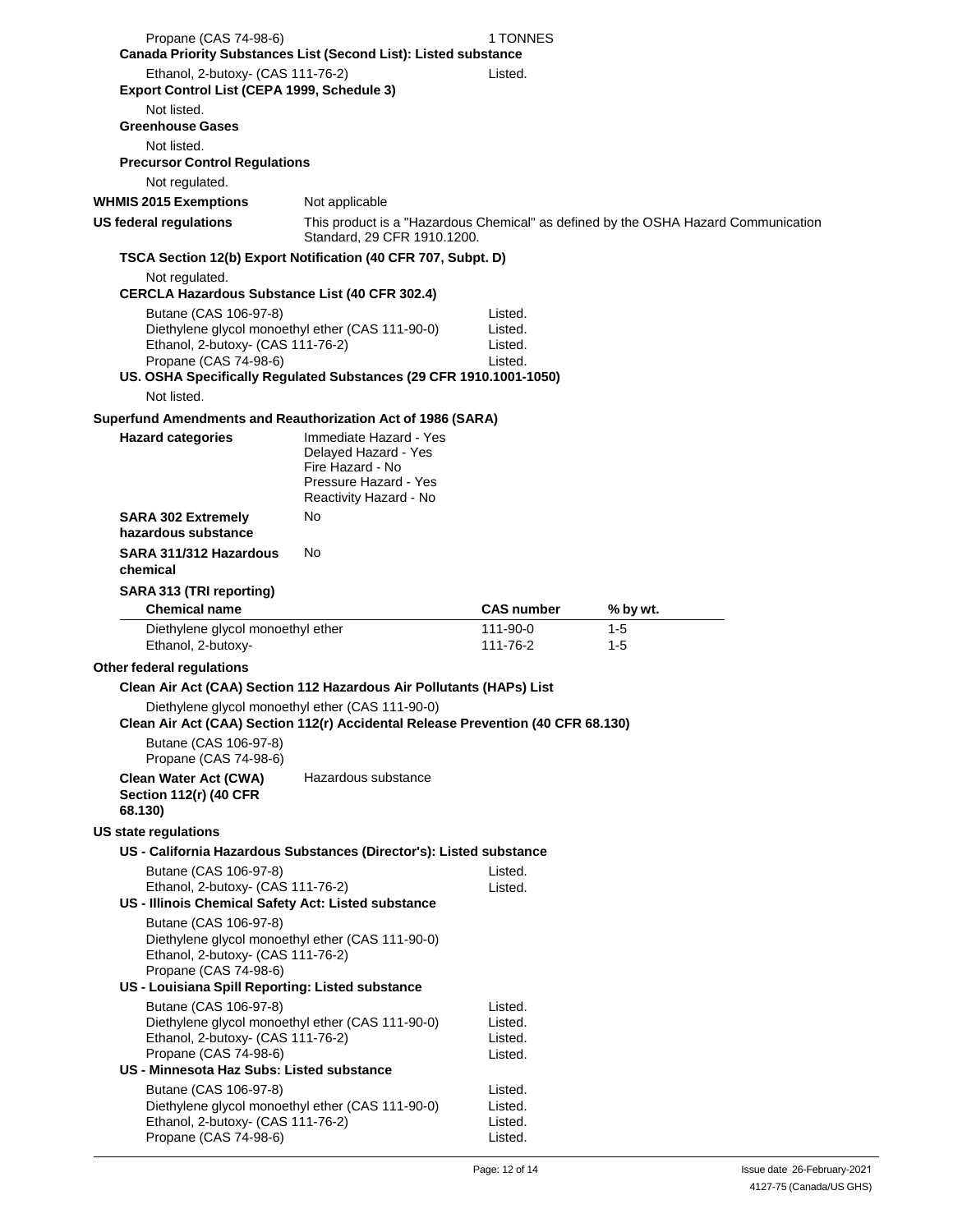|                                                            | US - New Jersey RTK - Substances: Listed substance                    |                                                                                                                          |                        |
|------------------------------------------------------------|-----------------------------------------------------------------------|--------------------------------------------------------------------------------------------------------------------------|------------------------|
| Butane (CAS 106-97-8)                                      |                                                                       |                                                                                                                          |                        |
| Ethanol, 2-butoxy- (CAS 111-76-2)                          | Diethylene glycol monoethyl ether (CAS 111-90-0)                      |                                                                                                                          |                        |
| Propane (CAS 74-98-6)                                      |                                                                       |                                                                                                                          |                        |
|                                                            | US - Texas Effects Screening Levels Hazard Data: Simple asphyxiant    |                                                                                                                          |                        |
| Propane (CAS 74-98-6)                                      |                                                                       |                                                                                                                          |                        |
|                                                            | US - Texas Effects Screening Levels: Listed substance                 |                                                                                                                          |                        |
| Butane (CAS 106-97-8)                                      |                                                                       | Listed.                                                                                                                  |                        |
|                                                            | Diethylene glycol monoethyl ether (CAS 111-90-0)                      | Listed.                                                                                                                  |                        |
| Ethanol, 2-butoxy- (CAS 111-76-2)                          |                                                                       | Listed.                                                                                                                  |                        |
| Propane (CAS 74-98-6)                                      |                                                                       | Listed.                                                                                                                  |                        |
| Sodium lauryl sulfate (CAS 151-21-3)                       |                                                                       | Listed.                                                                                                                  |                        |
| Sodium metasilicate (CAS 6834-92-0)                        |                                                                       | Listed.                                                                                                                  |                        |
|                                                            | Tetrasodium ethylenediamine tetraacetate (CAS 64-02-8) Listed.        |                                                                                                                          |                        |
| US. Massachusetts RTK - Substance List                     |                                                                       |                                                                                                                          |                        |
| Butane (CAS 106-97-8)                                      |                                                                       |                                                                                                                          |                        |
| Ethanol, 2-butoxy- (CAS 111-76-2)                          |                                                                       |                                                                                                                          |                        |
| Propane (CAS 74-98-6)                                      |                                                                       |                                                                                                                          |                        |
|                                                            | US. New Jersey Worker and Community Right-to-Know Act                 |                                                                                                                          |                        |
| Butane (CAS 106-97-8)                                      |                                                                       |                                                                                                                          |                        |
|                                                            | Diethylene glycol monoethyl ether (CAS 111-90-0)                      |                                                                                                                          |                        |
| Ethanol, 2-butoxy- (CAS 111-76-2)<br>Propane (CAS 74-98-6) |                                                                       |                                                                                                                          |                        |
|                                                            | US. Pennsylvania Worker and Community Right-to-Know Law               |                                                                                                                          |                        |
| Butane (CAS 106-97-8)                                      |                                                                       |                                                                                                                          |                        |
|                                                            | Diethylene glycol monoethyl ether (CAS 111-90-0)                      |                                                                                                                          |                        |
| Ethanol, 2-butoxy- (CAS 111-76-2)                          |                                                                       |                                                                                                                          |                        |
| Propane (CAS 74-98-6)                                      |                                                                       |                                                                                                                          |                        |
| US. Rhode Island RTK                                       |                                                                       |                                                                                                                          |                        |
| Butane (CAS 106-97-8)                                      |                                                                       |                                                                                                                          |                        |
| Ethanol, 2-butoxy- (CAS 111-76-2)                          |                                                                       |                                                                                                                          |                        |
| Propane (CAS 74-98-6)                                      |                                                                       |                                                                                                                          |                        |
| <b>US. California Proposition 65</b>                       |                                                                       |                                                                                                                          |                        |
|                                                            |                                                                       | California Safe Drinking Water and Toxic Enforcement Act of 1986 (Proposition 65): This material is not known to contain |                        |
|                                                            | any chemicals currently listed as carcinogens or reproductive toxins. |                                                                                                                          |                        |
| Inventory status                                           |                                                                       |                                                                                                                          |                        |
| Country(s) or region                                       | Inventory name                                                        |                                                                                                                          | On inventory (yes/no)* |
| Canada                                                     | Domestic Substances List (DSL)                                        |                                                                                                                          | Yes                    |
| Canada                                                     | Non-Domestic Substances List (NDSL)                                   |                                                                                                                          | No                     |

| Canada |
|--------|
|--------|

٦

ſ

| NON-DOMESTIC SUDSTANCES LIST (NDSL) |
|-------------------------------------|
|                                     |

United States & Puerto Rico Toxic Substances Control Act (TSCA) Inventory \*A "Yes" indicates that all components of this product comply with the inventory requirements administered by the governing country(s)

| <b>LEGEND</b>                                                          | <b>HEALTH</b>                                                                                                                                                                                                                                                                                                                                                                                                                                                                                                                                                                                                                                                                                                                                                                                                                            |
|------------------------------------------------------------------------|------------------------------------------------------------------------------------------------------------------------------------------------------------------------------------------------------------------------------------------------------------------------------------------------------------------------------------------------------------------------------------------------------------------------------------------------------------------------------------------------------------------------------------------------------------------------------------------------------------------------------------------------------------------------------------------------------------------------------------------------------------------------------------------------------------------------------------------|
| Severe<br>4<br>Serious<br>3<br>Moderate<br>2<br>Slight<br>Minimal<br>0 | <b>FLAMMABILITY</b><br>$\overline{2}$<br>0<br><b>PHYSICAL HAZARD</b><br><b>PERSONAL</b><br>x<br><b>PROTECTION</b>                                                                                                                                                                                                                                                                                                                                                                                                                                                                                                                                                                                                                                                                                                                        |
| <b>Disclaimer</b>                                                      | The information in the sheet was written based on the best knowledge and experience currently<br>available. Information contained herein was obtained from sources considered technically accurate<br>and reliable. While every effort has been made to ensure full disclosure of product hazards, in<br>some cases data is not available and is so stated. Since conditions of actual product use are<br>beyond control of the supplier, it is assumed that users of this material have been fully trained<br>according to the requirements of all applicable legislation and regulatory instruments. No warranty,<br>expressed or implied, is made and supplier will not be liable for any losses, injuries or<br>consequential damages which may result from the use of or reliance on any information contained<br>in this document. |
| <b>Issue date</b>                                                      | 26-February-2021                                                                                                                                                                                                                                                                                                                                                                                                                                                                                                                                                                                                                                                                                                                                                                                                                         |
| Version #                                                              | 01                                                                                                                                                                                                                                                                                                                                                                                                                                                                                                                                                                                                                                                                                                                                                                                                                                       |
| <b>Effective date</b>                                                  | 26-February-2021                                                                                                                                                                                                                                                                                                                                                                                                                                                                                                                                                                                                                                                                                                                                                                                                                         |
|                                                                        |                                                                                                                                                                                                                                                                                                                                                                                                                                                                                                                                                                                                                                                                                                                                                                                                                                          |

## **16. Other Information**

Yes